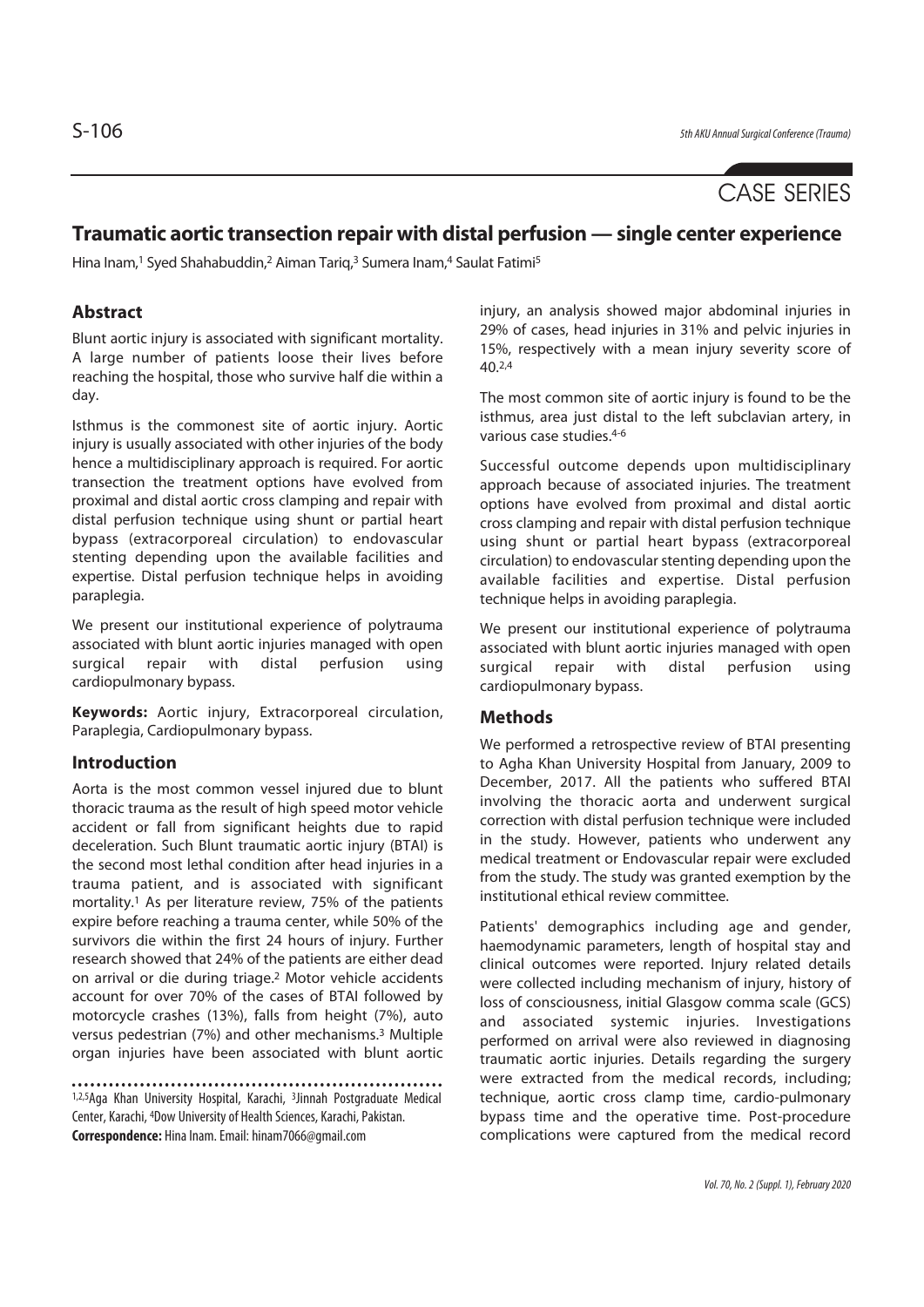### 5th AKU Annual Surgical Conference (Trauma)  $S-107$

including death, acute respiratory distress syndrome (ARDS), sepsis, laryngeal injury, acute kidney injury, thromboembolism and surgical re-interventions. The management of associated injuries was also taken into account.

All statistical calculations were carried out using SPSS version 19. Mean and standard deviation was estimated for continuous variables including age, while frequency and percentage were computed for categorical variables such as gender, co-morbidities including hypertension, Glassgow comma score (GCS), preoperative echocardiography.

#### **Results**

A total of twelve patients with blunt traumatic aortic injury (BTAI) were included in the study with a mean age of 37 years (range 16-46). Of the total, 66.7% were males with an average hospital stay of 14 days (range 2-29). Eight patients had a GCS of 15/15 on arrival while the remaining four patients had a GCS score ranging between 9 to 11.

Road traffic accident (RTA) was found to be the cause of aortic injury in 11(92%) out of total 12 patients admitted. Of all the patients, 83.3% patients were stable at the time of arrival to the hospital. Orthopaedic injuries were the most common secondary injuries accounting to

**Table-1:** Baseline Characteristics of Blunt traumatic aortic Patients (N=12).

| <b>Variables</b>                        |                        |                                |
|-----------------------------------------|------------------------|--------------------------------|
| Age (years)                             | Mean $\pm$ SD<br>Range | $30.58 \pm 11.04$<br>$16 - 46$ |
|                                         |                        | N(%)                           |
| Gender                                  |                        |                                |
|                                         | Male                   | 8(66.7)                        |
|                                         | Female                 | 4(33.3)                        |
| <b>Cause of aortic injury</b>           |                        |                                |
|                                         | Road traffic accident  | 11(91.7)                       |
|                                         | Others'                | 1(8.3)                         |
| <b>Secondary injuries</b>               |                        |                                |
|                                         | Orthopaedic            | 9(75.0)                        |
|                                         | Neurosurgical          | 4(33.3)                        |
|                                         | Abdominal              | 3(25.0)                        |
|                                         | Urological             | 1(8.3)                         |
| <b>Patient at the time of Admission</b> |                        |                                |
|                                         | Non stable             |                                |
|                                         | Stable                 |                                |
| $GCS*$                                  |                        |                                |
|                                         | Mild Injury            | 8(66.7)                        |
|                                         | Moderate Injury        | 4(33.3)                        |

'Fall while playing cricket, \* Glasgow coma scale.

**Table-2:** Clinical Parameters of Patients admitted with Blunt traumatic aortic (N=12).

| <b>Variables</b>             |                                |                              |
|------------------------------|--------------------------------|------------------------------|
| Length of stay (days)        | Mean $\pm$ SD<br>Range         | $14.6 \pm 13.09$<br>$2 - 29$ |
|                              |                                | N(%)                         |
| Reopened                     |                                |                              |
|                              | No                             | 11(91.6)                     |
|                              | Yes*                           | 1(8.3)                       |
| <b>Morbidities</b>           |                                |                              |
|                              | Prolonged Respiratory support  | 8(66.7)                      |
|                              | Laryngeal Injury               | 1(8.3)                       |
|                              | Acute Kidney Injury            | 4(33.3)                      |
|                              | Sepsis                         | 3(25.0)                      |
|                              | Thrombocytopenia               | 2(16.7)                      |
|                              | <b>Urinary Tract Infection</b> | 1(8.3)                       |
|                              | <b>Brain Injury</b>            | 1(8.3)                       |
| <b>Mortality</b>             |                                |                              |
|                              | N <sub>0</sub>                 | 10(83.3)                     |
|                              | Yes                            | 2(16.7)                      |
| <b>Additional Procedures</b> |                                |                              |
|                              | Orthopaedic                    | 8(66.7)                      |
|                              | <b>Thoracic</b>                | 1(8.3)                       |
|                              | Dental                         | 1(8.3)                       |

\*Due to post-operative bleeding.



**Figure-1:** Type of treatment.

75% cases, followed by neurosurgical (33.3%), abdominal (25.0%) and urological (8.3%) injuries respectively. In our study all the patients had ACT scan of the Chest showing aortic abnormality (transection) Figure-2.

Primary repair was received by 58.33% patients, while 41.6% underwent placement of an interposition graft (Figure-1). Only one patient was reopened due to postoperative bleeding. Need of prolonged respiratory support (n=7, 58.3%) Acute kidney injury (n=3, 25%), sepsis (n=3, 25%), and thrombocytopenia (n=2, 16.7%), urinary tract infection (n=1, 8.3%) were some of the major morbidities encountered in the injured patients. There were two deaths recorded in the postoperative course.

Additional procedures were also carried out, among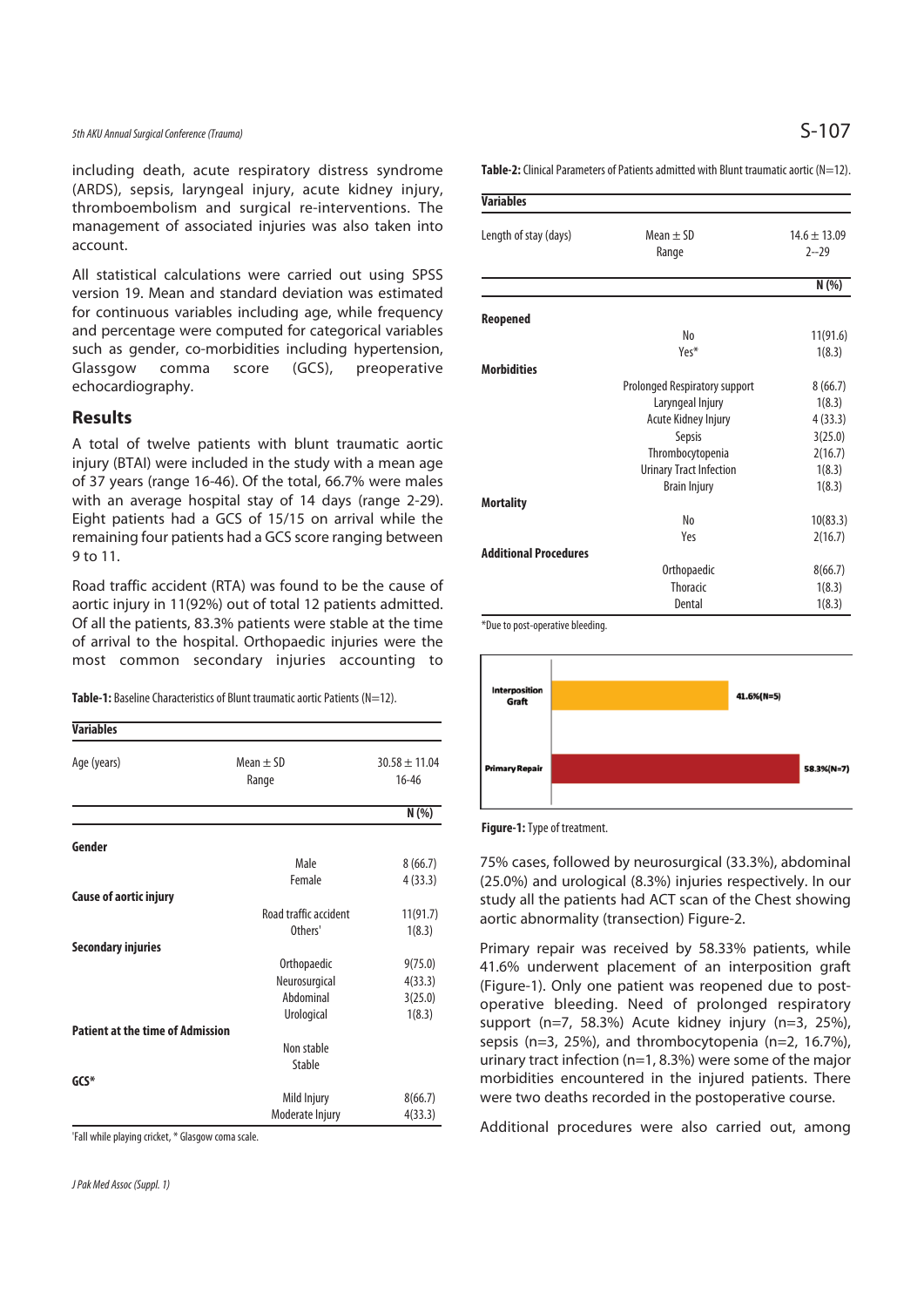which 8 (66.7%) patients underwent orthopaedic surgeries, whereas only 1 patient had thoracic and one underwent a dental procedure. Thus, a multidisciplinary approach was used to tackle each injury at hand.

#### **Discussion**

It is estimated that 15% of all deaths in road traffic accidents are the result of injury to the thoracic aorta.7 In our study, we also found Road traffic accident (RTA) as the major cause of aortic injury. Many subjects die at the scene of injury and those who make it to the hospitals have either small or partial tears of the wall of the aorta or develop pseudoaneurysm.8 Though the injury can occur to any part of aorta but the proximal thoracic aorta is the most vulnerable site due to sudden shearing forces of deceleration.9 The Aorta is injured in cases with front impact or fall from height, with other reasons being compression between the sternum in front and spine at the back.6 These patients can present with varied symptoms and signs ranging from haemodynamic stability to instability among patients with haemorrhage from other site, organs to being dead on arrival.

In our study, only two patients were in an unstable condition upon arrival to the hospital. Survivors reaching hospital should be treated with initial management of blood pressure followed by definite repair. In patients who are haemodynamically unstable, the aim is to rapidly determine and control persistent bleeding and prevent over resuscitation.10

Basis of diagnosis is having high clinical suspicion. However, chest tube drainage of more than 1500 ml suddenly or ongoing drainage of more than 200ml per hour necessitates immediate transfer to the operating theater. Chest X-ray is usually the first investigation performed, but has a low sensitivity and a 98% negative predictive value if normal.11 CT scan is a helpful modality in planning operative strategies if the patient is stable, with a reported sensitivity of 97-100%.<sup>7</sup> In our study, all the patients had an ACT scan of the Chest showing aortic abnormality (transection).

Passaro and Pace12 in 1959 described the first successful primary repair of an acute traumatic thoracic aortic transection. Since that time, open surgical repair has remained the standard treatment for Traumatic thoracic aortic transaction (TTAT).

Thoracic endovascular aneurysm repair (TEVAR) is an emerging treatment modality because it avoids thoracotomy, single lung ventilation, aortic crossclamping, cardiopulmonary bypass, and systemic heparinization in these multiple injured patients.13

S-108 5th AKU Annual Surgical Conference (Trauma)



**Figure-2:** 

Cardarelli MG et al. in 2002 from Maryland reported on 219 patients. There was 15% paraplegia and 28% mortality in non CPB group while no paraplegia and 18% mortality in CPB group.14

Aortic transections are not quite as common in our part of the world as in the West due to congestion of traffic, lack of highways and absence of good medical care. However the cases that we do see are all referrals as some hospitals may not be equipped to cater such high risk patients.

In the current series, we experienced, 33.3% patients with neuro-surgical injuries, but no patient had any postoperative paraplegia and paraparesis. As per the recent data, the use of endovascular stent grafts for traumatic aortic rupture reduces the risk of paraplegia and neurological events.<sup>15-17</sup> Endovascular stent-grafting is superior in polytrauma patients in a number of ways like rendering cardiopulmonary bypass unnecessary, shorter operating time, patients not having to undergo thoracotomies, thus all resulting in better outcomes. Forbes et al.18 reported in his paper that on performing laparotomy, splenectomy had to be performed in order to get control of continuous intra-abdominal bleeding, exposing the infrarenal aorta as an access route for endovascular repair of thoracic aortic injury. In this context, endovascular treatment for acute traumatic aortic rupture is a reasonable and an effective alternative to conventional open surgery in selected patients, if available. To improve surgical mortality, we suggest endovascular repair as the primary care with other surgical procedures. The limitations of our study includes a small sample size and retrospective study design.

#### **Conclusion**

Traumatic artic transection is a highly lethal condition